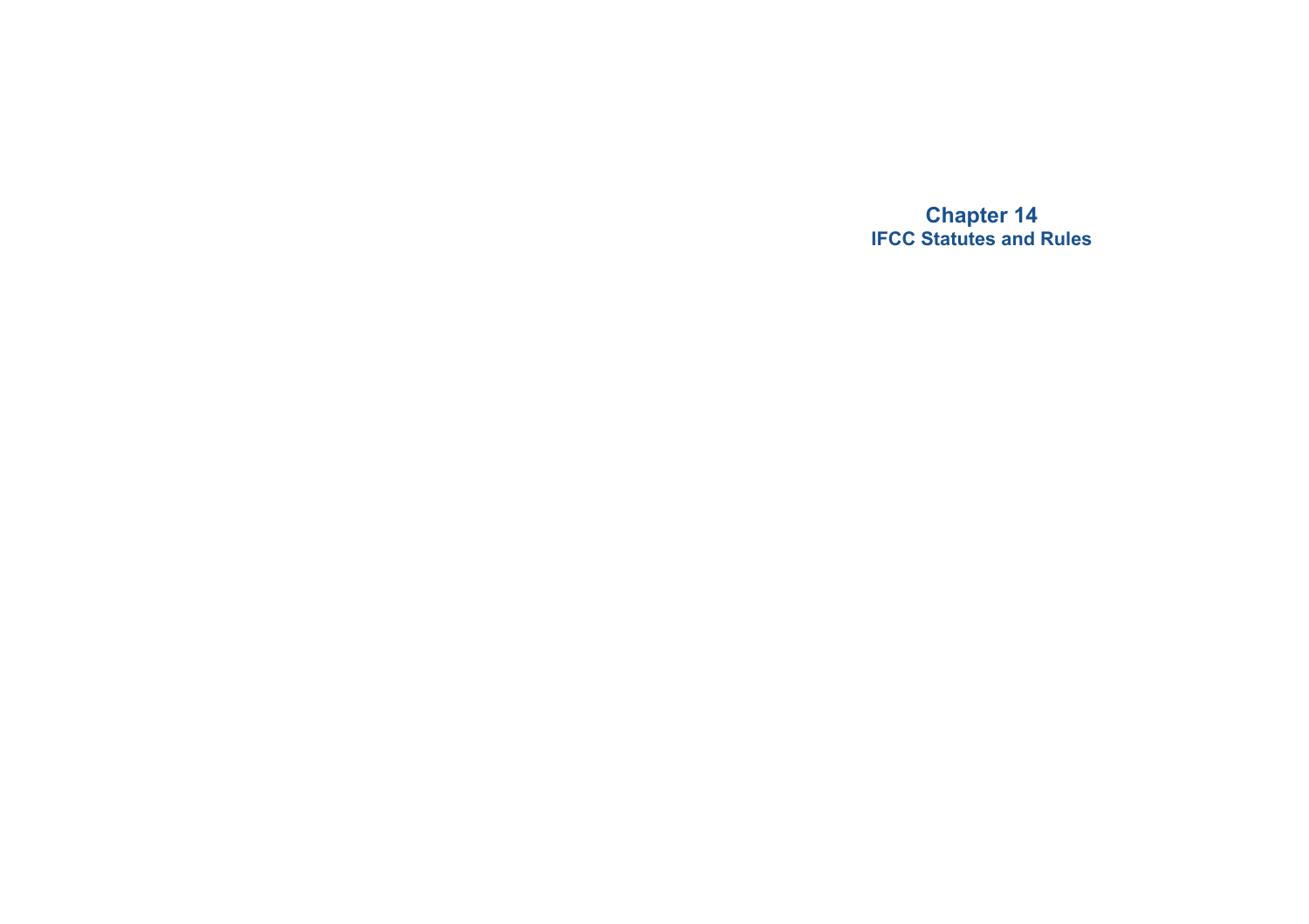#### **Revision of Statutes and Rules during 2015**

The 2014 Council Meeting discussed a number of important issues relating to the composition of the Executive Board. An electronic vote of IFCC Members after Council gave formal approval for change, with an enhanced role for IFCC Regional Federations. These decisions will require substantial changes to both the IFCC Statutes and the IFCC Rules. These revisions will take place during 2015. Therefore, whilst the content of this Chapter is correct at the time of printing it will change during the next three years. The most up-to-date version of the IFCC Statutes and Rules will be available on the IFCC website (www.ifcc.org ) or from the IFCC Office (ifcc@ifcc.org).

#### **14.1. STATUTES OF THE IFCC**

#### **Preamble**

Clinical Chemistry and Laboratory Medicine involves the study and application of chemistry, biochemistry, and molecular biology to the practice of diagnosis in Medicine. The scope of the subject matter of this discipline is recognised by several names in various parts of the world (e.g. clinical biochemistry, physiological chemistry, chemical pathology). Included in its scope are the chemical facets of all areas of laboratory medicine. The International Federation of Clinical Chemistry and Laboratory Medicine (IFCC) was formed to advance the science and practice of laboratory medicine throughout the world in the interest of the peoples of the world.

These articles of association were approved by the IFCC Council on June 18, 1972 and amended by the IFCC Council on July 13, 1975. They were further reviewed and amended by Council on April 29, 1984, November 14, 1993, October 20, 2002, July 24, 2005 and June 30, 2013.

### **Articles of Association**

#### **1. Name and legal domicile**

In accordance with the articles set forth hereunder and with articles 60 and following of the Swiss Civil Code, an Association is hereby formed under the name of International Federation of Clinical Chemistry and Laboratory Medicine (hereinafter sometimes referred to as the Federation). The legal permanent domicile of the Federation is Pfaeffikon (Canton Schwyz), Switzerland.

1.1 The International Federation of Clinical Chemistry and Laboratory Medicine exists to address the Purposes stated in 2 below. It operates without the intent of making a profit and all revenue that it earns is ultimately used for its stated Purposes.

#### **2. Purposes**

The International Federation of Clinical Chemistry and Laboratory Medicine exists to advance the theory and practice of clinical laboratory science and to further its application in the provision of health services and the practice of medicine. Specific purposes of the Federation include, but are not limited to:

- 2.1. Establish, encourage and foster high professional standards of clinical laboratory science.
- 2.2. Promote international cooperation and coordination in the development of clinical laboratory science in matters of research, procedures, materials, regulations and practices, education and training, codes of ethics and related subjects.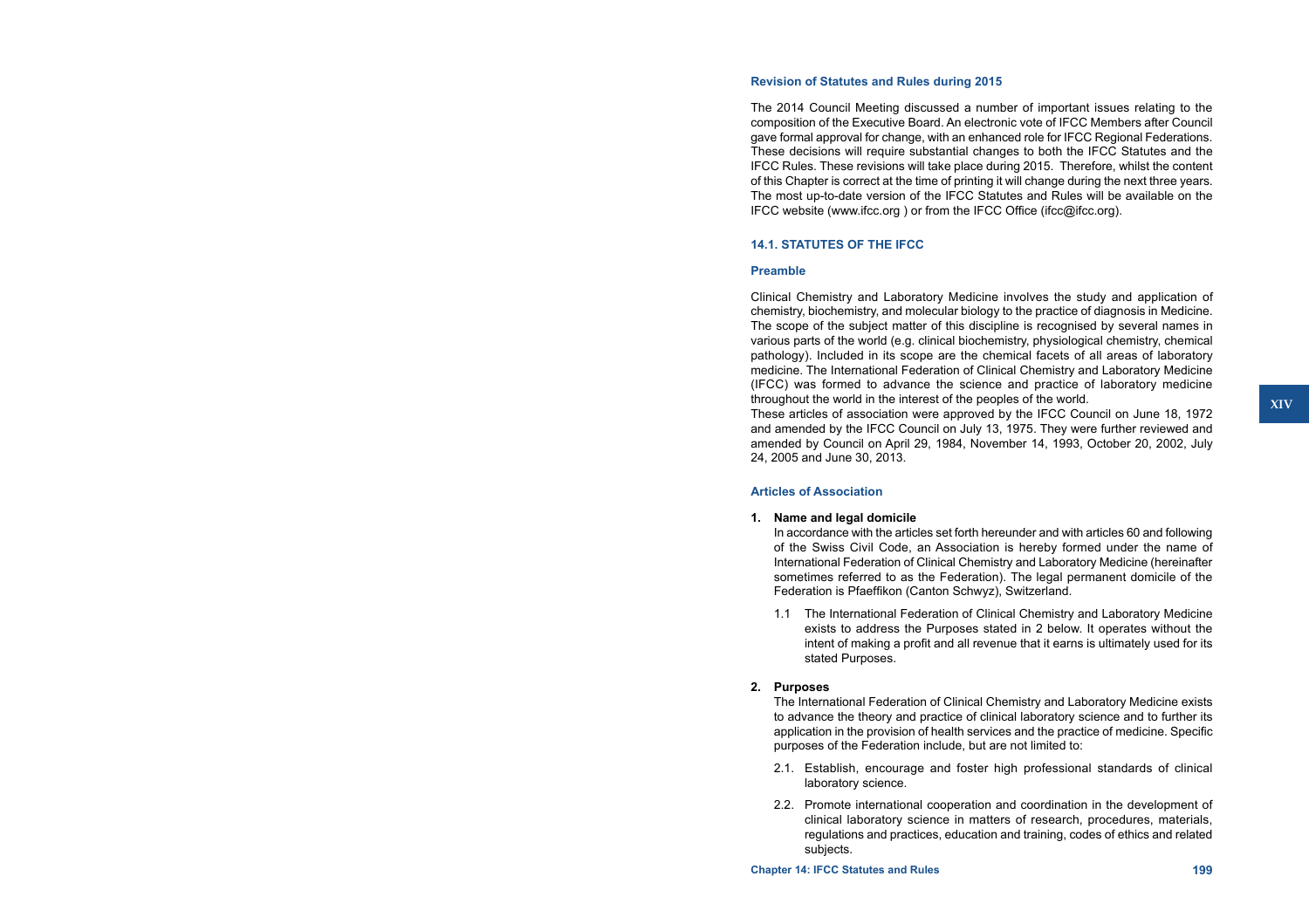- 2.3. Provide a basis for closer liaison and the free exchange of professional information among clinical laboratory scientists worldwide.
- 2.4. Sponsor and support International Congresses of Clinical Chemistry and Laboratory Medicine, sponsor and support regional congresses and meetings of international scope and interest.
- 2.5. Encourage, sponsor and/or conduct studies, prepare recommendations, reference measurement procedures and reference materials, reviews and reports on facets of clinical laboratory science of international interest and concern.
- 2.6. Provide consultation and advice on facets of clinical laboratory science to all Members of the IFCC, other international and regional societies, states, nations, industries and others concerned with the provision of health services and materials.
- 2.7. Encourage and assist in the organisation and establishment of new societies concerned with clinical laboratory science.
- 2.8. Contribute in other ways wherever practical and feasible to the improvement of clinical laboratory science and its services to humanity.

## **3. Organisation**

The International Federation of Clinical Chemistry and Laboratory Medicine is organised with: (1) a Council (Article 5 hereafter) (2) an Executive Board (Article 6 hereafter) and holds General Meetings as provided for under Article 9 hereafter.

## **4. Membership**

4.1. Types of Membership

There are three types of membership - Full Member, Affiliate Member and Corporate Member.

- 4.1.1. Full Members are drawn from either one established and recognised national society of clinical chemistry or, clinical chemistry and laboratory medicine, or one such organisation in a given geographical area.
- 4.1.2. Affiliate Members may be admitted from additional organisations or sections of non-member national or regional organisations.
- 4.1.3. Corporate Members may be admitted from organisations manufacturing products or offering services for the field of clinical laboratory science.
- 4.2. Application Procedures
	- 4.2.1. Application for Full Membership (4.1.1) shall be presented to the Secretary of the Executive Board. Applications shall be subject to approval by the Council on the recommendation of the Executive Board. Such application shall state that the applicant:
		- 4.2.1.1. is an organised society for clinical chemistry, or clinical chemistry and laboratory medicine or other appropriate official organisation that represents the major clinical chemistry, or clinical chemistry and laboratory medicine interests of the country or area.
		- 4.2.1.2. is recognised by a National Research Council, National Academy of Sciences or National Committee, Ministry of Health, or other appropriate official scientific organisation.
- 4.2.1.3. has officers authorized to act for the society.
- 4.2.1.4. is composed of persons employed in clinical laboratory science on a professional level.
- 4.2.1.5. holds regular meetings that include scientific programmes.
- 4.2.1.6. has as its main objectives the improvement of clinical laboratory services in health care and medicine, the advancement of knowledge and the encouragement of research.
- 4.2.2. Applications for Affiliate Membership of the IFCC (4.1.2) shall be presented to the Secretary of the Executive Board. The Executive Board shall approve Affiliate Membership following appropriate consultation. Such an application shall state that the applicant Group:
	- 4.2.2.1. is involved in the field of clinical laboratory science and includes persons employed in clinical laboratory science at a professional level.
	- 4.2.2.2. is recognised by a National Research Council, National Academy of Sciences or National Committee, Ministry of Health, or other appropriate official organisation.
	- 4.2.2.3. has officers authorized to act for the Group.
	- 4.2.2.4. holds regular meetings that include scientific programmes.
- 4.2.3. Application for Corporate Membership (4.1.3.) shall be presented to the Corporate Representative of the Executive Board. Applications for Corporate Membership then require approval by the Executive Board. Applications shall contain details to show that the applicant:
	- 4.2.3.1. is engaged in the manufacture of products and/or the provision of services for use in the field of clinical laboratory science.
	- 4.2.3.2. has a commitment to the improvement of clinical laboratory science in health care and medicine, the advancement of knowledge and the encouragement of research.
- 4.3. Membership in each of the above groups becomes operative from the moment of approval.
- 4.4. The Council shall decide upon exclusion of Full Member organisations (4.1.1) that no longer conform to the requirements of articles 4.2.1.1. to 4.2.1.6.
- 4.5. The Executive Board shall decide upon exclusion of Affiliate Members (4.1.2) and Corporate Members (4.1.3) that no longer conform to the requirements of the relevant sections of articles 4.2.2 and 4.2.3.

## **5. Council**

- 5.1. The supreme body of the Federation shall be a Council which is responsible for the establishment of policy and the overall direction of the Federation. Council may exercise its authority at a meeting or when written submissions are presented to it according to the protocol established below (5.9 to 5.14).
- 5.2. Full Members constitute the voting members of Council.
- 5.3. Each Full Member from within its membership will designate by writing to the Secretary a Representative to the Council of the Federation, with full powers to act for the Society in all matters coming before the Council.
- 5.4. The representatives from Full Members shall be the voting members of Council. Exceptionally, an alternate representative may be appointed by a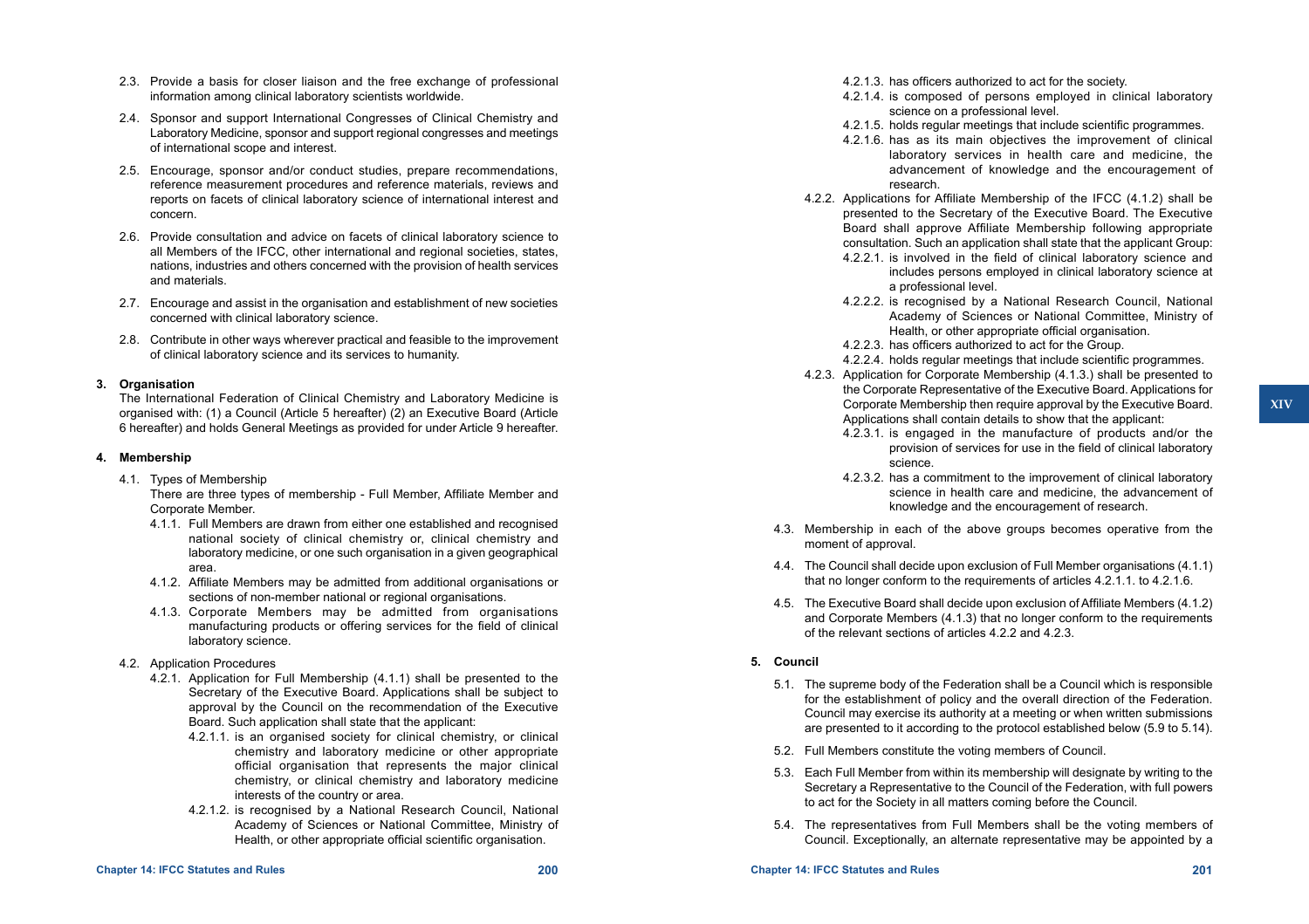Full Member from within its membership. The Secretary must be advised of this appointment in writing by an officer of the Full Member prior to the commencement of the meeting of Council.

- 5.5. Each Affiliate Member and Corporate Member may designate a non-voting representative to Council.
- 5.6. The Council shall approve the representative of the Corporate Members on the Executive Board as selected by the Corporate Members.
- 5.7. The members of the Executive Board of the Federation shall be non-voting members of the Council.
- 5.8. The Council is presided over by the President or, in his/her absence, by the Secretary.
- 5.9. The Council, at the call of the Executive Board, shall meet in the same period and at the same place as an International Congress of Clinical Chemistry and Laboratory Medicine.
- 5.10. Extraordinary meetings of the Council may be called by the Executive Board or by one fifth of the voting members by writing to the Secretary.
- 5.11. At a duly called meeting a quorum of the Council shall consist of a simple majority of all Full Members. The procedures to be followed should a formal vote be required are set out in the Rules. In the absence of a quorum at a duly called meeting, business is subject to an electronic ballot conducted as set out in the Rules.
- 5.12. In the periods between Council meetings the Executive Board may submit questions by electronic ballot to the Full Members' representatives to Council.

## **6. Executive Board**

- 6.1. The Executive Board is charged with the day-to-day management of the Federation.
- 6.2. The Executive Board consists of the President, President Elect, Secretary, Treasurer, three Members, the immediate Past President and a representative of the Corporate Members. Other individuals may be co-opted as non-voting members at the Executive Board's discretion.
- 6.3. With the exception of the President Elect the term of office of the elected members of the Executive Board shall be three years and shall start on the first of January following an International Congress of Clinical Chemistry and Laboratory Medicine. With the exception of the President and President Elect members of the Executive Board are eligible for re-election once only for a given office. No individual shall serve for more than six consecutive years excluding years served as Past President.
- 6.4 The President Elect shall have a term of office of one year commencing on the first of January of the year in which an International Congress of Clinical Chemistry and Laboratory Medicine is held. The President Elect will normally be confirmed as President by the Council and will take up a three year term of office as described in paragraph 6.3.
- 6.5 The Past President shall have a term of office of two years commencing on the first of January following an International Congress of Clinical Chemistry and Laboratory Medicine.
- 6.6. The Executive Board shall ensure the orderly discharge of the functions of the Federation and, in particular, carry out the administrative duties between meetings of Council. The Executive Board shall establish and maintain a set of Rules through which it will accomplish these functions.
- 6.7. A vacancy on the Executive Board may be filled by the Board.

### **7. Affiliated Organisations**

At its discretion the Executive Board may designate organisations engaged in the broad field of clinical laboratory science as IFCC Affiliated Organisations. The rights associated with such a designation shall be determined by the Executive Board.

#### **8. The Rights of Members**

The Rights of Full Members are determined by Council. The Rights of Affiliate Members and Corporate Members shall be determined by the Executive Board and subjected to approval by Council. These Rights shall be set out in the Rules.

### **9. General Meetings**

- 9.1. A General Meeting of all interested individuals shall be held at the time and place of sponsored International Congresses of Clinical Chemistry and Laboratory Medicine.
- 9.2. The General Meeting shall discuss actions, problems, and issues facing the Federation and shall give participants the opportunity to record their recommendations.

### **10. Dues**

The annual dues for the various forms of membership (4. 1) of the Federation shall be fixed by Council. Failure to pay dues by the prescribed date shall lead to a loss of Rights as is set out in the Rules. Council, on the advice of the Executive Board, has the discretion to recognize exceptional circumstances affecting a Member society and has the power to modify dues.

#### **11. Dissolution of the Federation**

If the Federation is dissolved, the net assets will be employed to realise the purposes set out in Article 2.

#### **12. Amendments**

Proposals of amendments to these articles of association may be presented in writing through the Executive Board to the Council. Such proposals must be proposed by one voting member of Council and seconded by another voting member. Amendments may also be presented by the Executive Board. Any such proposal must be received six months before a meeting of Council; otherwise it would be processed electronically as set out in the Rules. In either case acceptance of amendments shall require a two thirds majority of those voting. Should an electronic ballot be required for an amendment to the Statutes, then the procedure to be followed for this ballot will be as set out under Rule 2.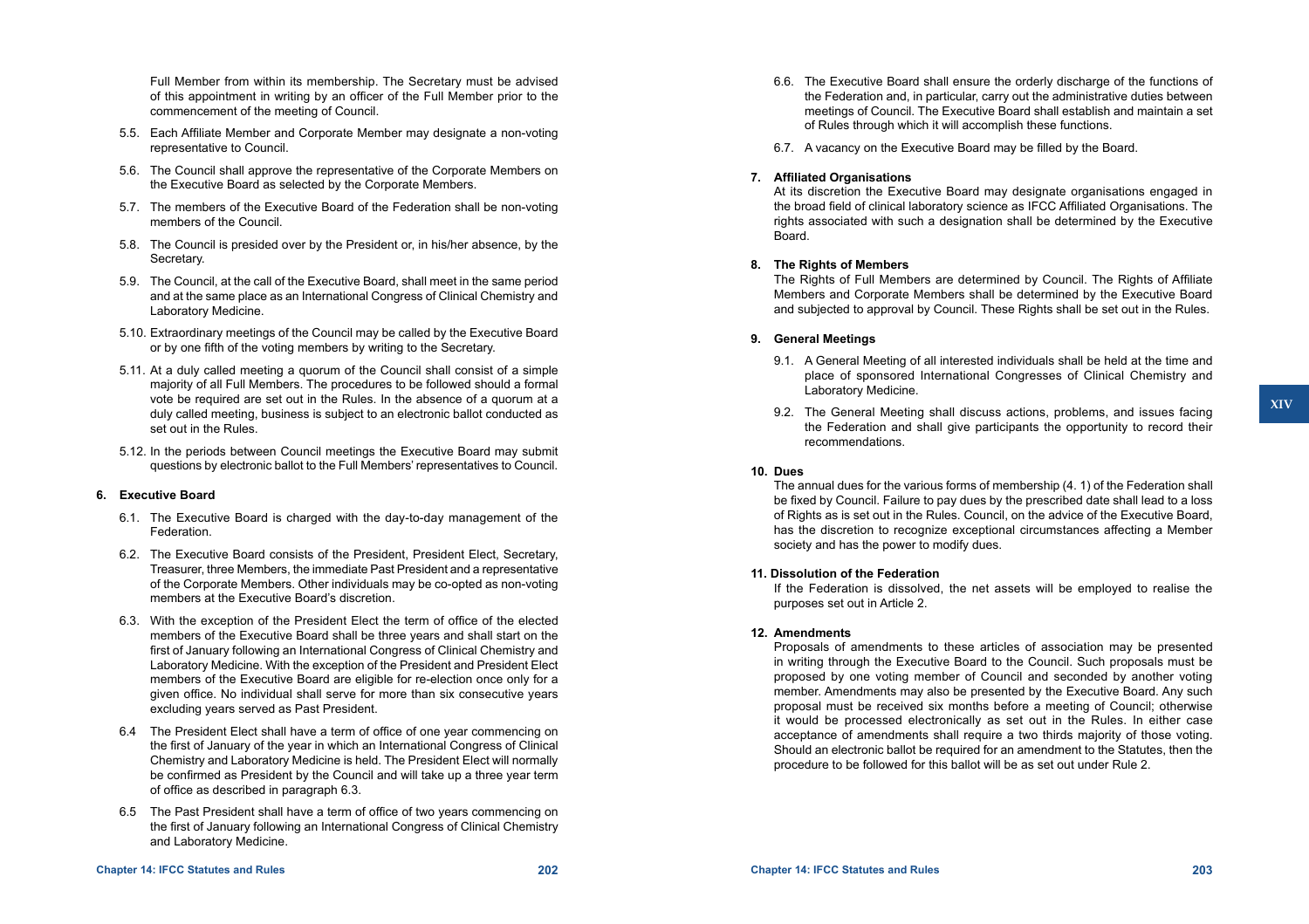# **14.2. RULES OF IFCC**

## Statute 5.8 states the following:

5.8. The Council Meeting is chaired by the President or, in his/her absence, by the Secretary.

# **1. VOTING PROCEDURES ESTABLISHED FOR COUNCIL (Refer to Statute 5.11)**

- 1.1. The voting members of Council are the formal representatives of Full Members (ref. Statutes 5.2 and 5.3). Only those Full Members in good standing are eligible to vote. The determination of those in good standing will be made by the Executive Board. (refer to Rule 6.2.1).
- 1.2. Each Full Member of good standing shall have one vote. No person shall cast votes on behalf of more than one Member.
- 1.3. All formal Council votes will be conducted by electronic ballot. Opinion may be sought by a show of hands at a Council meeting but on constitutional matters views expressed at a Council meeting will be subject to confirmation by electronic ballot.
- 1.4 Advanced notice of at least one month will be given for any electronic vote. The period available for voting will be one month from the opening to the closure of the ballot.
- 1.5 The electronic ballot for membership of the Executive Board (except President Elect) will be conducted in two separate rounds. Nominations for all positions will be submitted at least four months ahead of each Council Meeting.
	- The first round of voting will elect the President, Secretary and Treasurer and will take place at least three months before each Council Meeting. The results of this election will be communicated to Members by electronic mail at least two months before the Council Meeting.
	- The second round of voting will elect the Members of the Executive Board and will take place at least one month before each Council Meeting. The results of this election will be communicated to Members by electronic mail before the Council Meeting.
- 1.6 The electronic ballot for President Elect will take place at least three months prior to the end of the second year of the three year term of office of each Executive Board. The result of this election will be communicated to Members by electronic mail at least two months before the end of the same year.
- 1.7 In the case of a casual vacancy during the normal Executive Board term, nominations will be solicited from the Membership and an electronic ballot will be conducted one month later (refer to Statute 6.7).
- 1.8 Council may be invited to vote on other issues at any time. The results of occasional elections will be communicated to Members of IFCC by electronic mail within one month of the conclusion of the ballot (refer to Statute 5.12)
- 1.9 Voters will be presented with a list of named candidates for elections to the IFCC Executive Board or to other relevant representative roles. A short personal statement from each candidate will be distributed by IFCC before the ballot opens. This personal statement will include confirmation that the candidate has the support of his/her national society Member of IFCC.
- 1.10 For ballots that involve the election of persons to positions other than to the Executive Board or to other representative positions voters will be presented with a list of options. A short explanation of the ballot and each of the options will be distributed before the opening of the ballot.
- 1.11 Under the Alternative Voting System voters express their preferences across the range of candidates or options, using a '1' for their first preference, a '2' for their second preference and so on until all candidates or options have been considered. Voters may express as many or as few preferences as they wish.
- 1.12 Counting of the votes under the Alternative Voting System follows strict rules. • It begins with a count of all first preference votes. If one candidate or option achieves more than 50% of first preference votes that candidate or option is declared the winner.
	- If no candidate or option achieves more than 50% of first preference votes then the candidate or option that received the least number of votes is eliminated. The voters who had given their first preference vote to the eliminated candidate or option now have their second preference votes allocated to the remaining candidates and the number of votes is again recorded. If one candidate or option achieves more than 50% of first preference, and second preference votes from the eliminated candidate, that candidate or option is declared the winner
	- This process of reallocating lower preference votes from eliminated candidates or options continues until one candidate or option achieves more than 50% of eligible votes.
- 1.13 A secure commercial software package will be used to count votes according to the Alternate Voting System. An external assessor will check the process before the results are declared.

# **2. RIGHTS OF FULL MEMBERS**

# 2.1. Membership

The representatives from Full Members shall be the Voting Members of Council. A different representative to Council may be appointed by a Full Member from within its membership, with full powers to participate and vote on Council matters. The IFCC Secretary and IFCC Office must be advised in writing of this appointment, at least one month before the commencement of Council elections (refer to Statute 5.3). Exceptions will only be made in highly unusual cases. These will have to be ratified by the Executive Board.

- 2.2. Documentation
	- 2.2.1. Representatives of Full Members will receive copies of all documents and publications distributed by the IFCC. They are also available on the IFCC website (www.ifcc.org )
	- 2.2.2. Representatives of Full Members are responsible for providing their Societies formal responses and comments on these documents to the Executive Board or the specifically designated Division or Committee.
	- 2.2.3. Full Member representatives are the official conduit from the Member Societies for bringing relevant matters regarding the profession of clinical chemistry and laboratory medicine to the attention of the IFCC.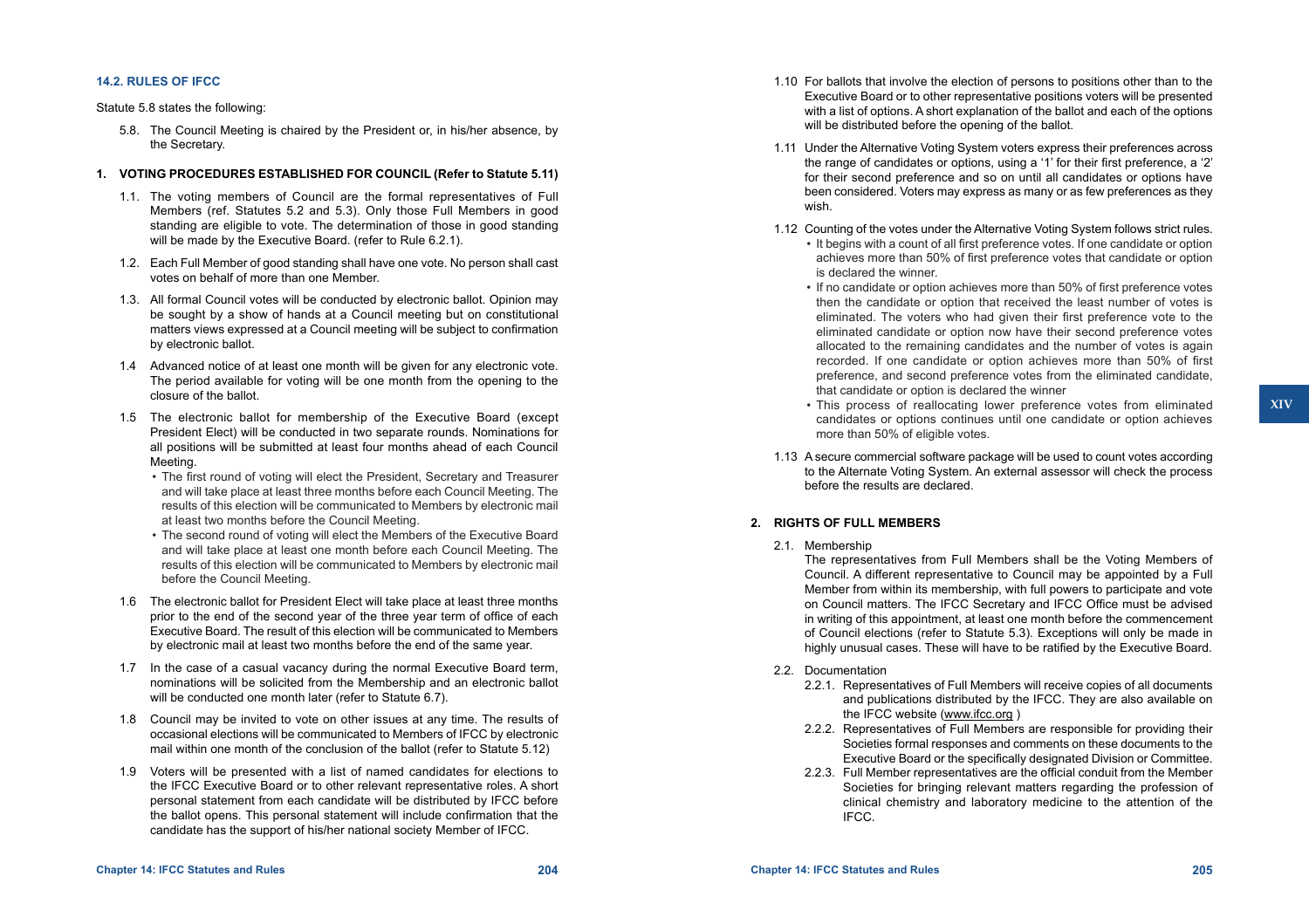- 2.3. Meetings
	- 2.3.1. Full Members are eligible to hold an international or regional congress of clinical chemistry and laboratory medicine.
	- 2.3.2. Full Members may seek support from the IFCC for international, regional, national or local meetings. The IFCC may grant either its auspices or sponsorship where appropriate (see Congress guidelines).
- 2.4. Representation in Divisions, Committees and Working Groups
	- 2.4.1. Each Full Member is entitled to nominate members of Division Executive Committees, Committees and Working Groups. The appointments for the Division Executive Committee membership and the Committee's Chairs lie with the IFCC Executive Board on the recommendation of the appropriate Division Chair. Members of Committees and Working Groups are appointed by the respective Division Executive Committee.
	- 2.4.2. Each Full Member is entitled to appoint a corresponding member to every Committee and Working Group.
- 2.5. Other rights
	- 2.5.1. Full Members are entitled to apply to host an IFCC Visiting Lecturer, through the Visiting Lecture Programme.
	- 2.5.2. Full Members are entitled to describe themselves as such in their publications and other promotional material.
	- 2.5.3. A group working on a specific topic for a Full Member or several such Members may be recognised formally as an IFCC Working Group.
	- 2.5.4. Full Members may submit a project proposal.
	- 2.5.5. Additional rights may be determined by the Executive Board subject to ratification by Council.

## **3. RIGHTS OF AFFILIATE MEMBERS**

- 3.1. Membership
	- 3.1.1. Each Affiliate Member will designate in writing to the Secretary a representative to the Council of the Federation, with powers to act for the relevant group in all matters coming before the Council (refer to Statute 5.4).
	- 3.1.2. The representatives from Affiliate Members shall be non-voting members of Council. An alternate representative to Council may be appointed by an Affiliate Member with power to act for the relevant group if the representative is unable to attend Council. The Secretary must be advised in writing of this appointment at least one month prior to the Council.
	- 3.1.3. The representatives can propose or second motions in Council and can participate in its discussions (refer to. Rule 1.9).
- 3.2. Documentation
	- 3.2.1. Representatives of Affiliate Members will receive copies of all documents and publications distributed by the IFCC.
	- 3.2.2. The Affiliate Member is entitled to submit formal comments on IFCC documentation.
	- 3.2.3. Representatives of Affiliate Members are the official conduit from the member groups and are responsible for bringing matters regarding the profession of clinical chemistry and laboratory medicine to the attention of the IFCC.
- 3.3. Other rights
	- 3.3.1. Affiliate Members are entitled to describe themselves as such in their publications and other promotional material.
	- 3.3.2. An Affiliate Member may submit a project proposal.
	- 3.3.3. Additional rights may be determined by the Executive Board.

## **4. RIGHTS OF CORPORATE MEMBERS**

- 4.1. Membership
	- 4.1.1. Each Corporate Member will designate in writing to the Secretary a representative to the Council of the Federation, with power to act for the Corporate Body in all matters coming before the Council (refer to Statute 5.4).
	- 4.1.2. The representatives from the Corporate Members shall be nonvoting members of Council. An alternative representative to Council may be appointed by a Corporate Member with power to act for the Corporate Body when the representative is unable to attend Council. The Secretary must be advised in writing of this appointment at least one month prior to the Council.
	- 4.1.3. The representative can propose or second motions in Council and can participate in its discussions (refer to Rule 1.9).
- 4.2. Documentation
	- 4.2.1. Representatives of Corporate Members will receive copies of all documents and publications distributed by the IFCC.
	- 4.2.2. The Corporate Member is entitled to submit formal comments on IFCC documentation.
	- 4.2.3. Representatives of Corporate Members are the official conduit from the member Corporate Bodies and are responsible for bringing matters regarding the profession of clinical chemistry to the attention of the IFCC.
- 4.3. Meetings
	- 4.3.1. Corporate Members may seek support from the IFCC for relevant meetings (see Congress guidelines).
- 4.4. Representation in Divisions, Committees, and Working Groups. A Corporate Representative as a member of a Division or a Committee is entitled to reimbursement of expenses for attending scheduled meetings according to the IFCC reimbursement policy.
	- 4.4.1. Corporate Members are entitled to nominate a representative for the Division Executive Committees. The final appointment of this Division Corporate Representative lies with the Executive Board based on the nomination of the Division chair.
	- 4.4.2. Each Corporate Member is entitled to appoint Corresponding Members to every Division Committee or Working Group.
- 4.5. Other rights
	- 4.5.1. Corporate Members are entitled to describe themselves as such in their publications and other promotional material.
	- 4.5.2. Corporate Members may participate in the selection process for the Corporate Representative on the Executive Board and the Division Executive Committees.
	- 4.5.3. Corporate Members are entitled to use the IFCC logo on exhibits or when making presentations at meetings.